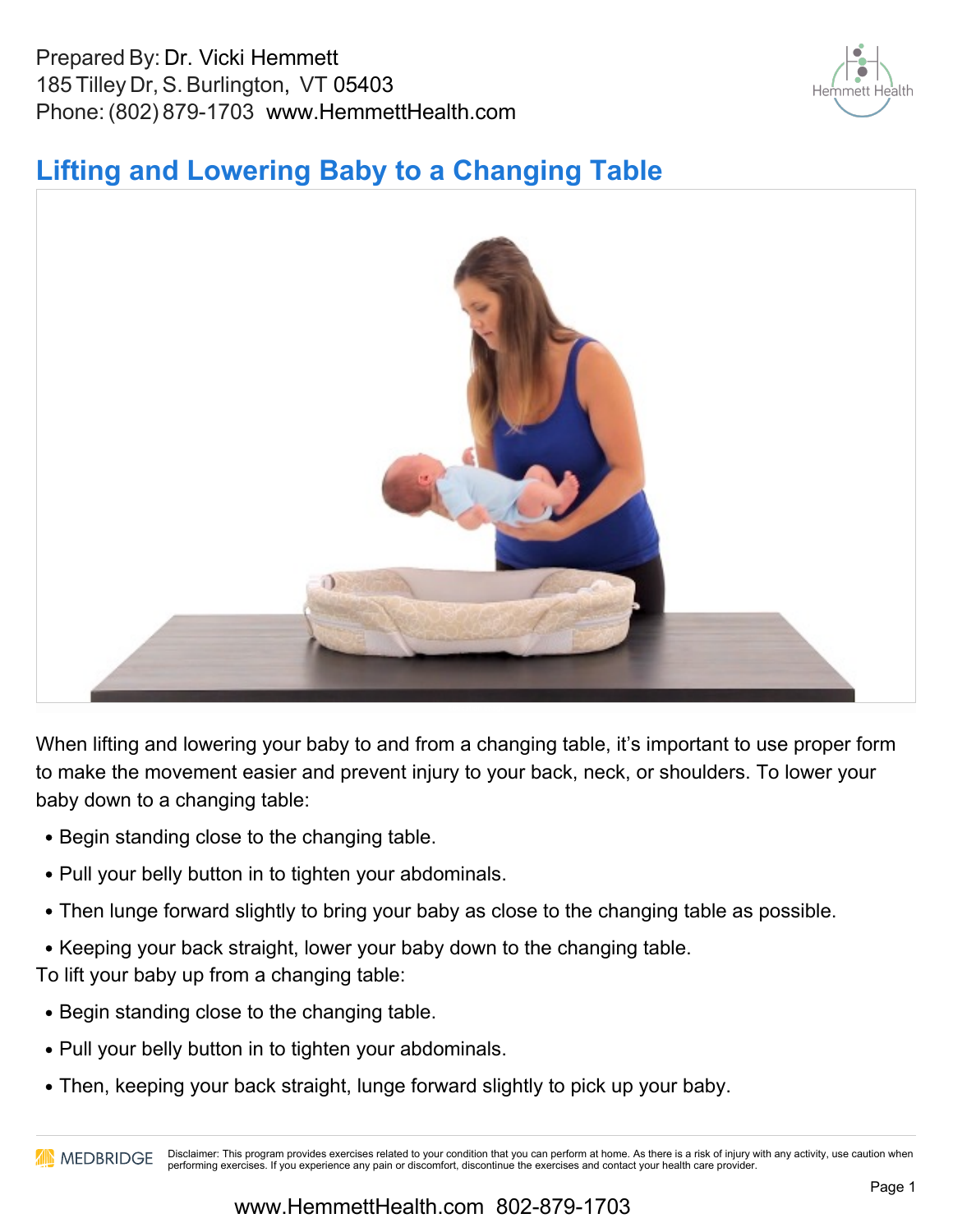• Bring your baby close to your chest to avoid straining your back.

**Tip:** Stay close to your baby and the changing table throughout the movement. If you need to get closer to the table, bend from your hips and keep your back straight.

# **Lifting a Car Seat**



When lifting and lowering your baby in a car seat, it's important to use proper form to make the movement easier and prevent injury to your back, neck, or shoulders. To lift a car seat:

- Begin standing close to the car seat on one side.
- Keeping your back straight, squat down and grab the handle of the car seat.
- Pull your belly button in to tighten your abdominals. Then lift the car seat up and return to standing.
- Make sure to keep your back straight throughout the movement and try to keep your weight evenly distributed on both feet.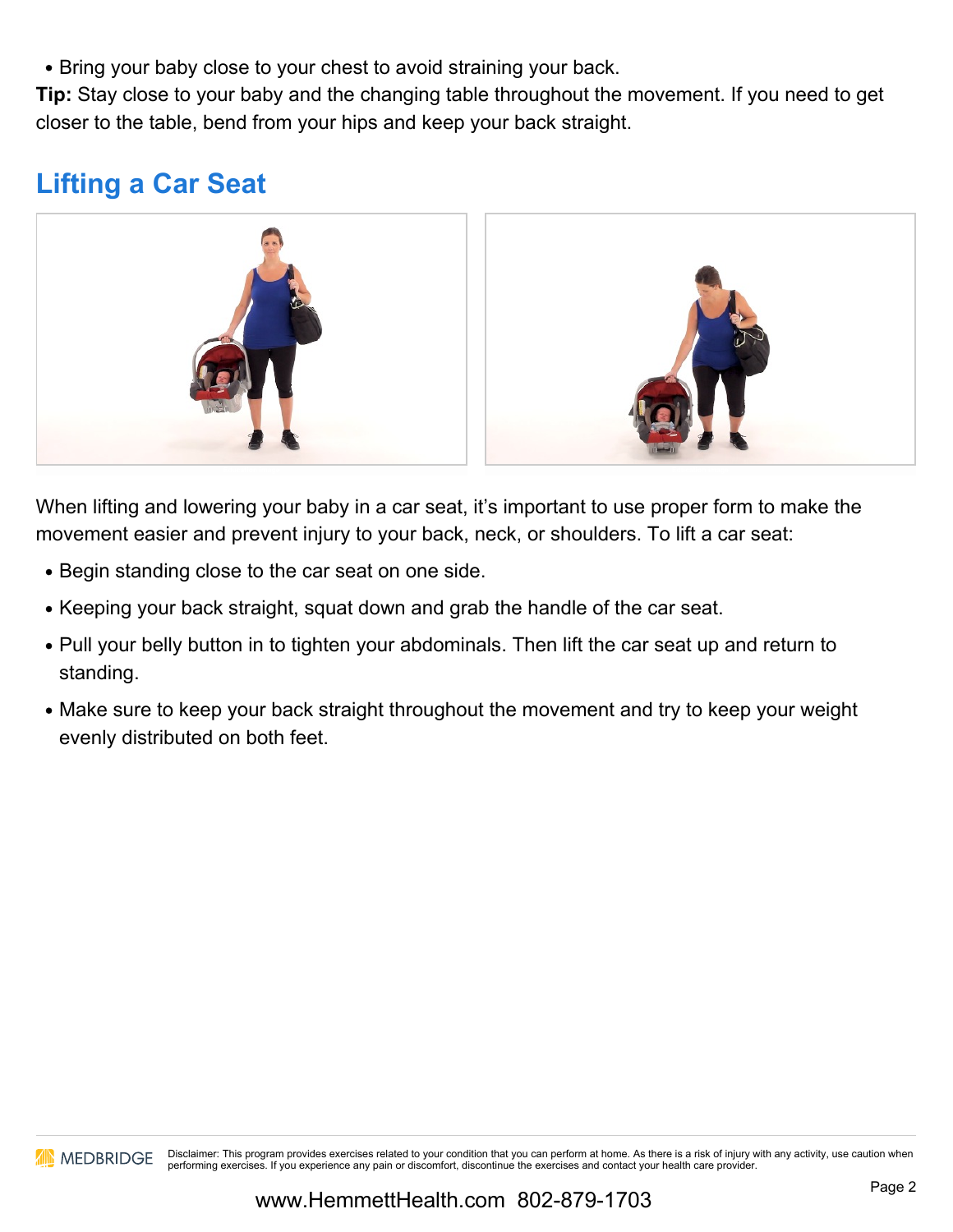# **Holding and Carrying a Baby**



As a parent, you hold, carry and feed your baby many times a day. It's important to use proper form when you hold, carry and feed your baby to make these movements easier and to prevent pain, strain, or injury to your back, neck, and shoulders.

**Disclaimer:** This program provides exercises related to your condition that you can perform at home. As there is a risk of injury with any activity, use caution when performing exercises. If you experience any pain or discomfort, discontinue the exercises and contact your health care provider.

### www.HemmettHealth.com 802-879-1703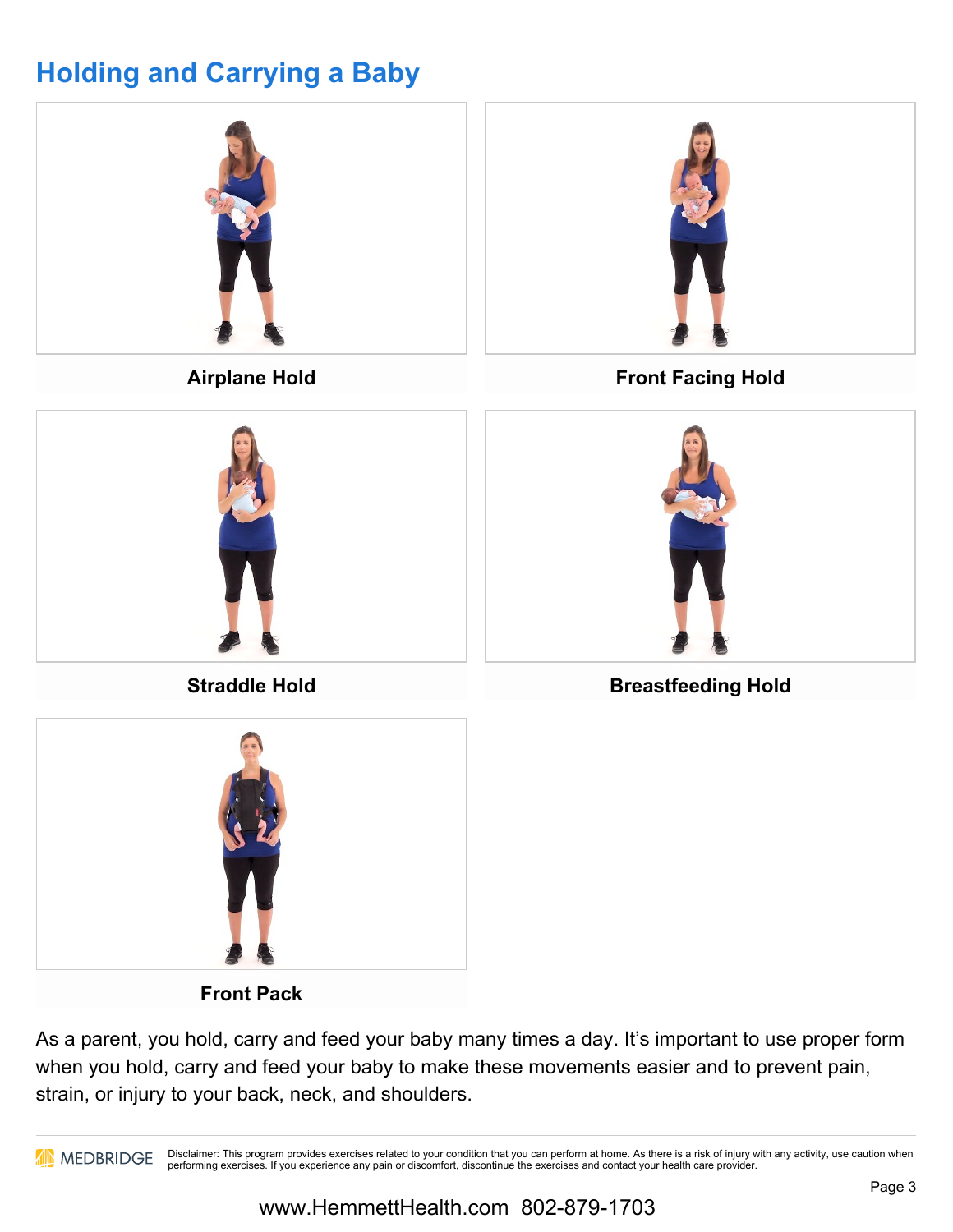To help you stay safe and comfortable while feeding your baby, keep these tips in mind:

- Find a comfortable place to sit that supports your back and shoulders and allows your hips to be slightly higher than your knees. Do not cross your legs.
- Hold baby close to your body
- Keep baby's weight balanced in the center of your body
- Keep your head, neck and shoulders relaxed and back against the chair back rest, do not round your shoulders forward in a slouching position.
- Pull your chin in (double chin position) before you look down at your baby. This will help to protect your neck. Whenever possible look straight ahead and do not let your head protrude forward. To help you stay safe and comfortable while holding and carrying your baby, keep these tips in mind:
- Hold baby close to your body
- Keep baby's weight balanced in the center of your body
- Stand with weight evenly distributed on both feet
- Keep your back and neck straight
- Keep your shoulders relaxed

Next time you hold your baby, try one of these positions:

1. **Airplane Hold**: Hold your baby across your body facing outwards, with one arm supporting their head and your other arm between their legs.

2. **Front Facing Hold**: Hold your baby upright facing outwards, with one arm supporting their bottom and your other hand supporting their chest.

3. **Straddle Hold**: Hold your baby upright facing inwards against your chest.

4. **Breastfeeding Hold**: Hold your baby across your body with your baby's head cradled in your elbow. To avoid straining your back and neck, be careful not to bend over your baby when feeding them in this position.

5. **Front pack**: Carrying your baby in a front pack can help ease back pain by distributing your baby's weight more evenly across your body. The pack should be centered on your body and positioned close enough so that it's not pulling you forward or causing you to slouch. Try to avoid pushing your pelvis forward.

If you have any questions about which positions may be best for you, please contact your healthcare provider.